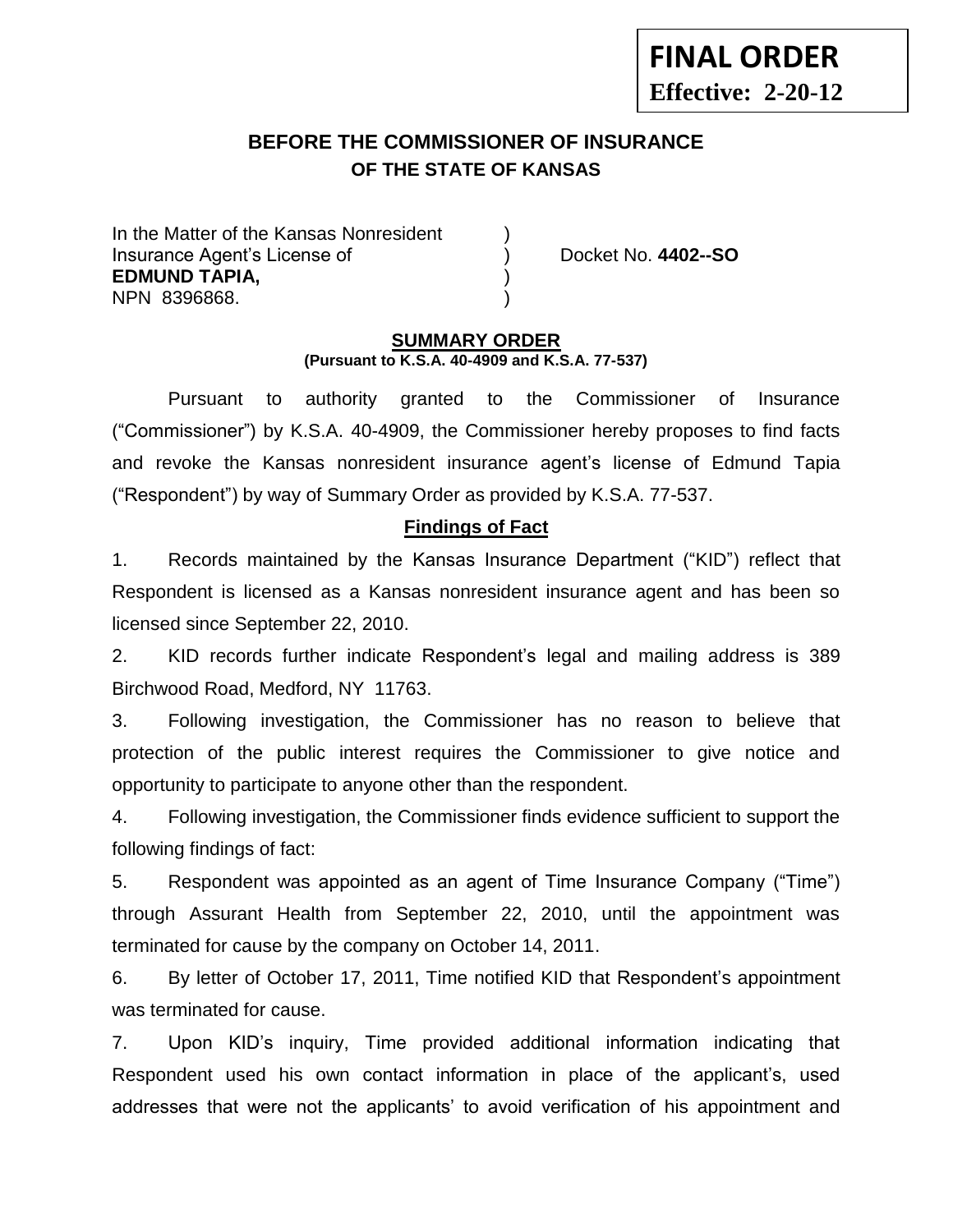licensing, allowed someone other than the applicant to complete online verifications of application content, solicited business in states other than those in which he held proper licenses and appointments, failed to repay debit commission balances, and refused to provide information related to the company's investigation.

8. By letter dated November 22, 2011, and addressed to Respondent at his mailing address of record, counsel for KID recited the foregoing facts and invited Respondent to reply in writing within 15 business days if he disputed the facts.

9. To date, Respondent has not replied in writing; thus the facts are deemed undisputed.

# **Applicable Law**

10. K.S.A. 2010 Supp. 40-4909(a) provides, in relevant part:

"The commissioner may deny, suspend, revoke or refuse renewal of any license issued under this act if the commissioner finds that the applicant or license holder has: . . .

(2) Violated: (A) Any provision of chapter 40 of the Kansas Statutes Annotated, and amendments thereto, or any rule and regulation promulgated thereunder; . . . (C) any insurance law or regulation of another state; . . .

(4) Improperly withheld, misappropriated or converted any moneys [sic] or properties received in the course of doing insurance business. . . .

(8) Used any fraudulent, coercive, or dishonest practice, or demonstrated any incompetence, untrustworthiness or financial irresponsibility in the conduct of business in this state or elsewhere." K.S.A. 2010 Supp. 40- 4909(a).

11. "Making false or fraudulent statements or representations on or relative to an application for an insurance policy, for the purpose of obtaining a fee,

commission, money or other benefit from any insurer, agent, broker or individual"

is an unfair trade practice in violation of K.S.A. 40-2404(11).

# **Conclusions of Law**

12. The Commissioner has jurisdiction over Respondent as well as the subject matter of this proceeding, and such proceeding is held in the public interest.

13. The Commissioner finds that Respondent's license may be revoked or suspended pursuant to K.S.A. 40-4909(a)(2)(A) because Respondent has made false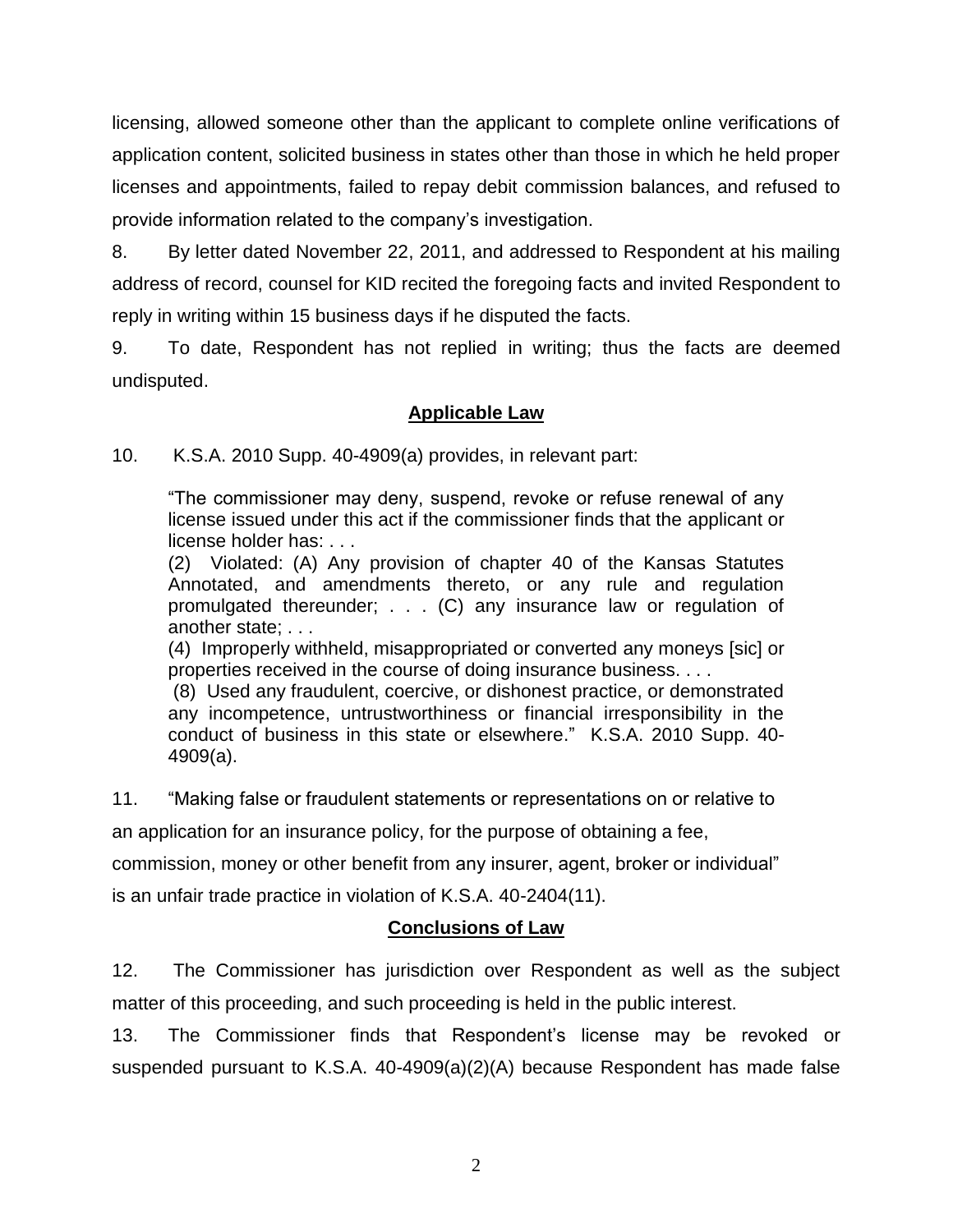representations on an application for insurance policy for the purpose of obtaining benefits from an insurer in violation of K.S.A. 40-2404(11).

14. The Commissioner finds that Respondent's license may be revoked or suspended pursuant to K.S.A. 40-4909(a)(4) because Respondent has improperly withheld monies received in the course of doing insurance business.

15. Finally, the Commissioner finds that Respondent's license may be revoked or suspended pursuant to K.S.A. 40-4909(a)(8) because, Respondent has used fraudulent or dishonest practices and demonstrated incompetence, untrustworthiness, and financial irresponsibility in the conduct of business.

16. Based on the foregoing findings, the Commissioner concludes that sufficient grounds exist for the revocation of Respondent's insurance agent's license pursuant to K.S.A. 40-4909(a).

17. In addition, the Commissioner concludes that Respondent's insurance agent's license may be revoked pursuant to K.S.A. 40-4909(b) because it is not serving the interests of the insurer or the insurable interests of the public.

18. Based on the facts and circumstances set forth herein, it appears that the use of summary proceedings in this matter is appropriate, in accordance with the provisions set forth in K.S.A. 77-537(a), in that the use of summary proceedings does not violate any provision of the law, the protection of the public interest does not require the KID to give notice and opportunity to participate to persons other than Respondent, and after investigation, KID believes in good faith that the allegations will be supported to the applicable standard of proof.

#### **Policy to be Served**

19. Before issuing an insurance agent license, the Commissioner must determine that the applicant is qualified and has not committed any act that would be grounds for denial, suspension, or revocation. K.S.A. 40-4905(b). Further, the Commissioner may revoke any license issued under the Insurance Agents Licensing Act if the Commissioner finds that the interests of the insurer or the insurable interests of the public are not properly served under the license. K.S.A. 49-4909(b). The following action is necessary and appropriate to promote the security and integrity of the insurance business and protect insurance consumers by licensing, or continuing to

3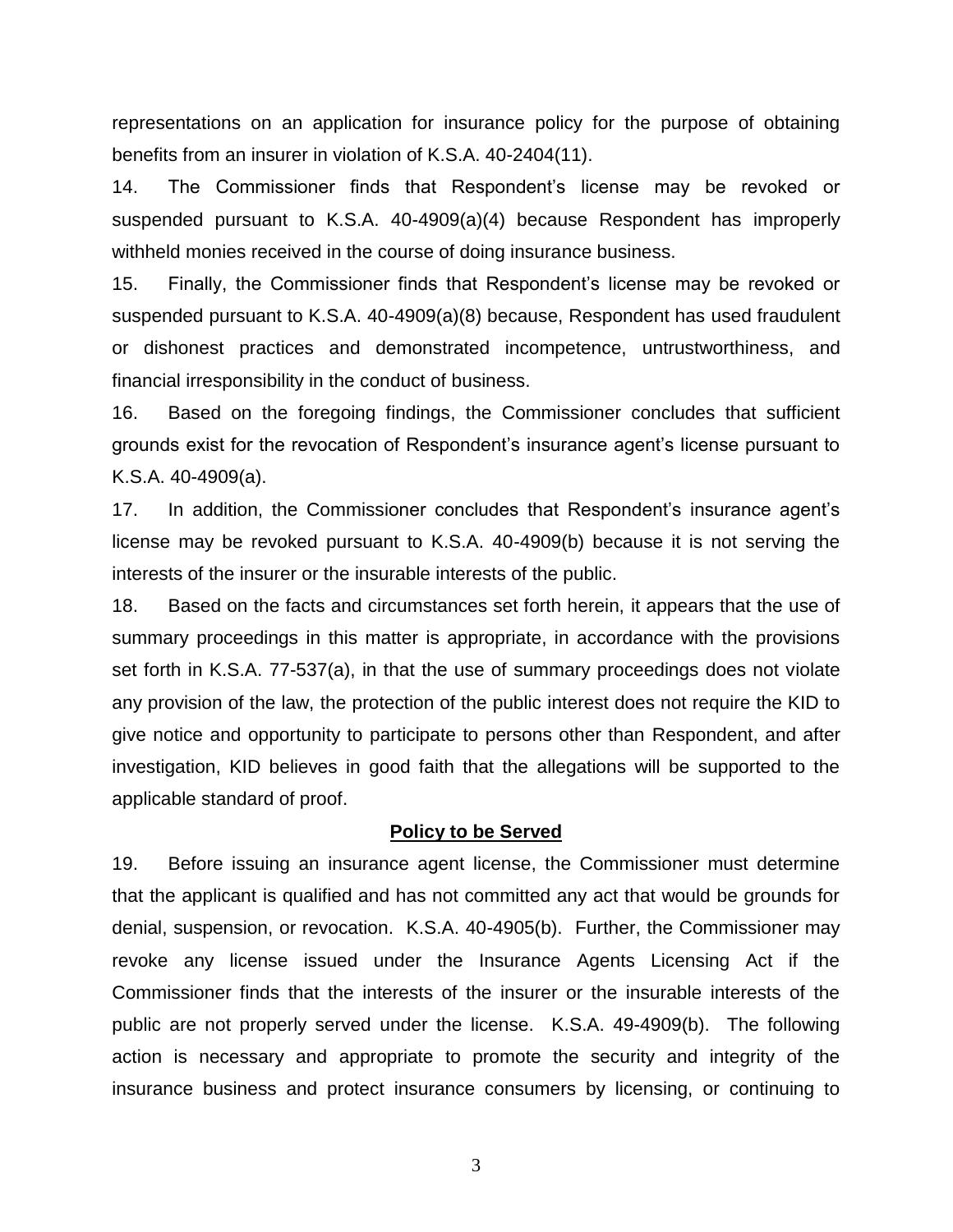license, persons or entities to sell, solicit, or negotiate insurance in the State of Kansas only if their conduct indicates they are both qualified and trustworthy.

**IT IS THEREFORE ORDERED BY THE COMMISSIONER OF INSURANCE THAT** the Kansas nonresident insurance agent's license of **EDMUND TAPIA** is hereby **REVOKED**, and on and after the effective date of this order, **EDMUND TAPIA** shall not engage in the sale, solicitation, or negotiation of insurance, do any act toward the sale, solicitation, or negotiation of insurance, and/or receive compensation deriving from the sale, solicitation, or negotiation of insurance conducted on and after the effective date of this order in Kansas or with respect to Kansas risks.

It is further ordered, pursuant to K.S.A. 77-415(b)(2)(A), that this order is designated by KID as precedent.

## **IT IS SO ORDERED THIS \_\_1st\_\_ DAY OF FEBRUARY 2012, IN THE CITY OF TOPEKA, COUNTY OF SHAWNEE, STATE OF KANSAS.**



/s/ Sandy Praeger Sandy Praeger Commissioner of Insurance

BY:

\_/s/ Zachary J.C. Anshutz\_\_\_\_\_\_\_\_\_\_ Zachary J.C. Anshutz General Counsel